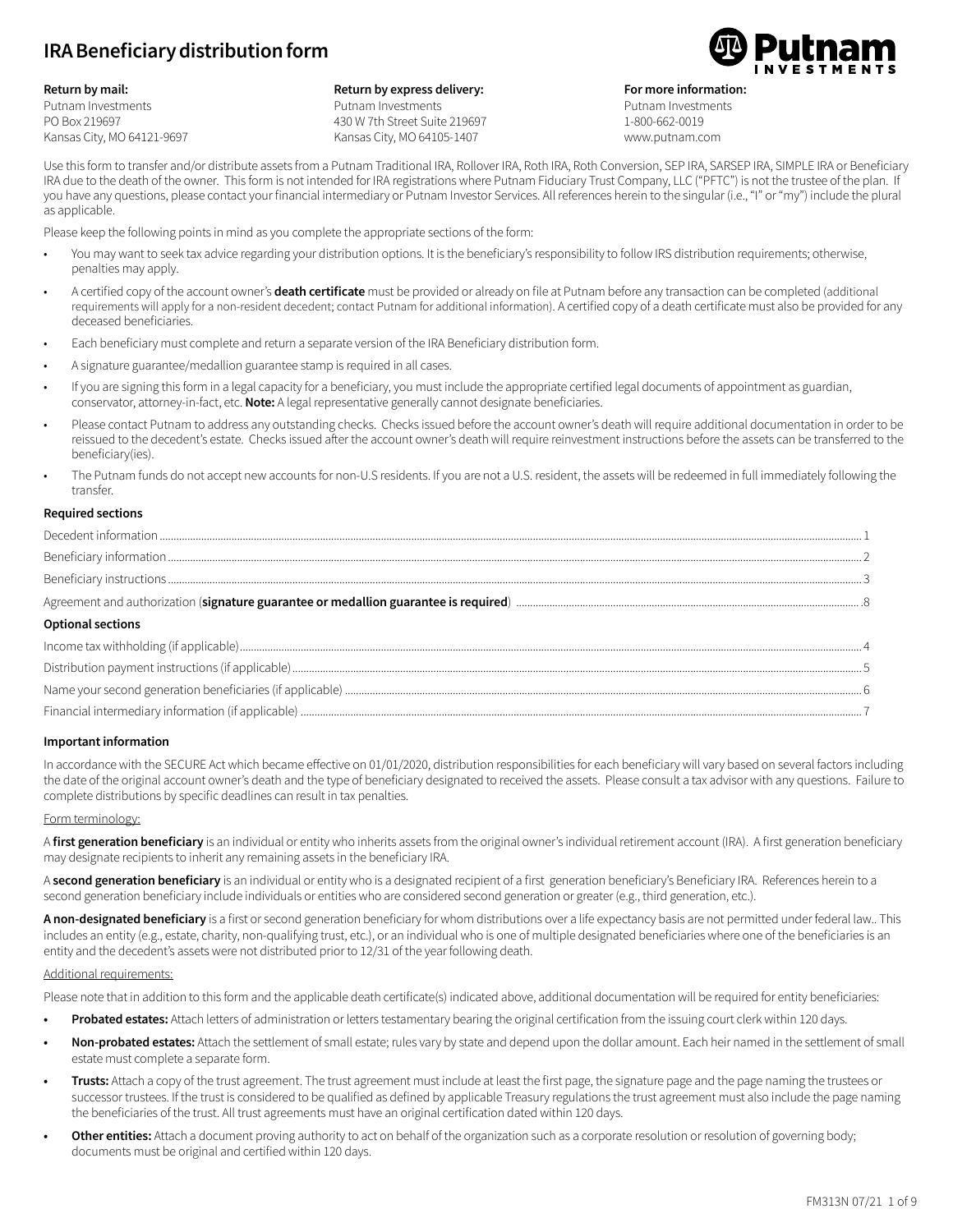# **IRA Beneficiary distribution form**

#### **Return by mail:**

Putnam Investments PO Box 219697 Kansas City, MO 64121-9697

#### **Return by express delivery:** Putnam Investments 430 W 7th Street Suite 219697

Kansas City, MO 64105-1407



**For more information:** 

Putnam Investments 1-800-662-0019 www.putnam.com



Use this form to request a transfer and/or distribution from a Putnam IRA due to the death of the account owner. This form is not intended for IRA registrations where Putnam Fiduciary Trust Company, LLC (PFTC, LLC) is not the trustee of the plan. For IRA registrations invested in Putnam funds that are held by other trustees or custodians, please contact the trustee/custodian of your plan for more information.

# Section 1 **Decedent information**

| Name of decedent (required)          |                                      |        |                                   |
|--------------------------------------|--------------------------------------|--------|-----------------------------------|
| First                                | Last<br>MI                           | Suffix | Social Security number (required) |
|                                      |                                      |        |                                   |
|                                      |                                      |        |                                   |
| Date of birth (mm/dd/yyyy; required) | Date of death (mm/dd/yyyy; required) |        |                                   |
|                                      |                                      |        |                                   |
|                                      |                                      |        |                                   |

## Section 2 **Beneficiary information**

## **2A: Beneficiary information (beneficiary of the decedent named in Section 1)**

| Name of beneficiary (Individual, Trust, or Entity; required)            | Social Security/Tax ID number (required) | Date of birth (mm/dd/yyyy; required) |
|-------------------------------------------------------------------------|------------------------------------------|--------------------------------------|
| Name of Trustee / Executor / Authorized Signer (if applicable)          | Social Security number (required)        | Date of birth (mm/dd/yyyy; required) |
| Name of Co-Trustee / Co-Executor / Co-Authorized Signer (if applicable) | Social Security number (required)        | Date of birth (mm/dd/yyyy; required) |
| Beneficiary mailing address (street, city, state, ZIP code; required)   |                                          |                                      |

*Beneficiary residential address(street, city,state, ZIP code;required if the mailing address is a P.O. Box or c/o address)*

| Contact phone number | E-mail address |  |
|----------------------|----------------|--|
|                      |                |  |
|                      |                |  |

13333333333333333333333333333333333333334

**Note:** Providing an e-mail address and/or phone number above will replace the current contact information on file with Putnam (if applicable). No changes will be made for fields that are left blank. If you are enrolled in electronic delivery, all notifications will be sent to the e-mail address listed above.

## **Electronic delivery of account documents**

## o **I want to "Go Green" and reduce paper, printing and mailing by receiving documents electronically.**

By checking the "Go Green" box above, an e-mail will be sent to the e-mail address provided above with a link to Putnam's secure Investor Website, which will allow you to choose your eDelivery options. Documents available for eDelivery include transaction confirmations, quarterly statements, prospectuses, annual/semiannual fund reports, proxy statements, and tax forms. When a new document is available, instead of sending the document to you by U.S. mail, Putnam Investor Services will send you an e-mail notification that the document is available via Putnam's website. Terms and Conditions related to eDelivery will be provided to you prior to confirmation of your elections.

13333333333333333333333333333333333333334

## **2B: Trustee residential address information (required only when the beneficiary listed in Section 2A is a trust)**

*Trustee residential address(street, city,state, ZIP code; required if different from the beneficiary address)*

13333333333333333333333333333333333333334 *Co-Trustee residential address(street, city,state, ZIP code; required if different from the beneficiary address)*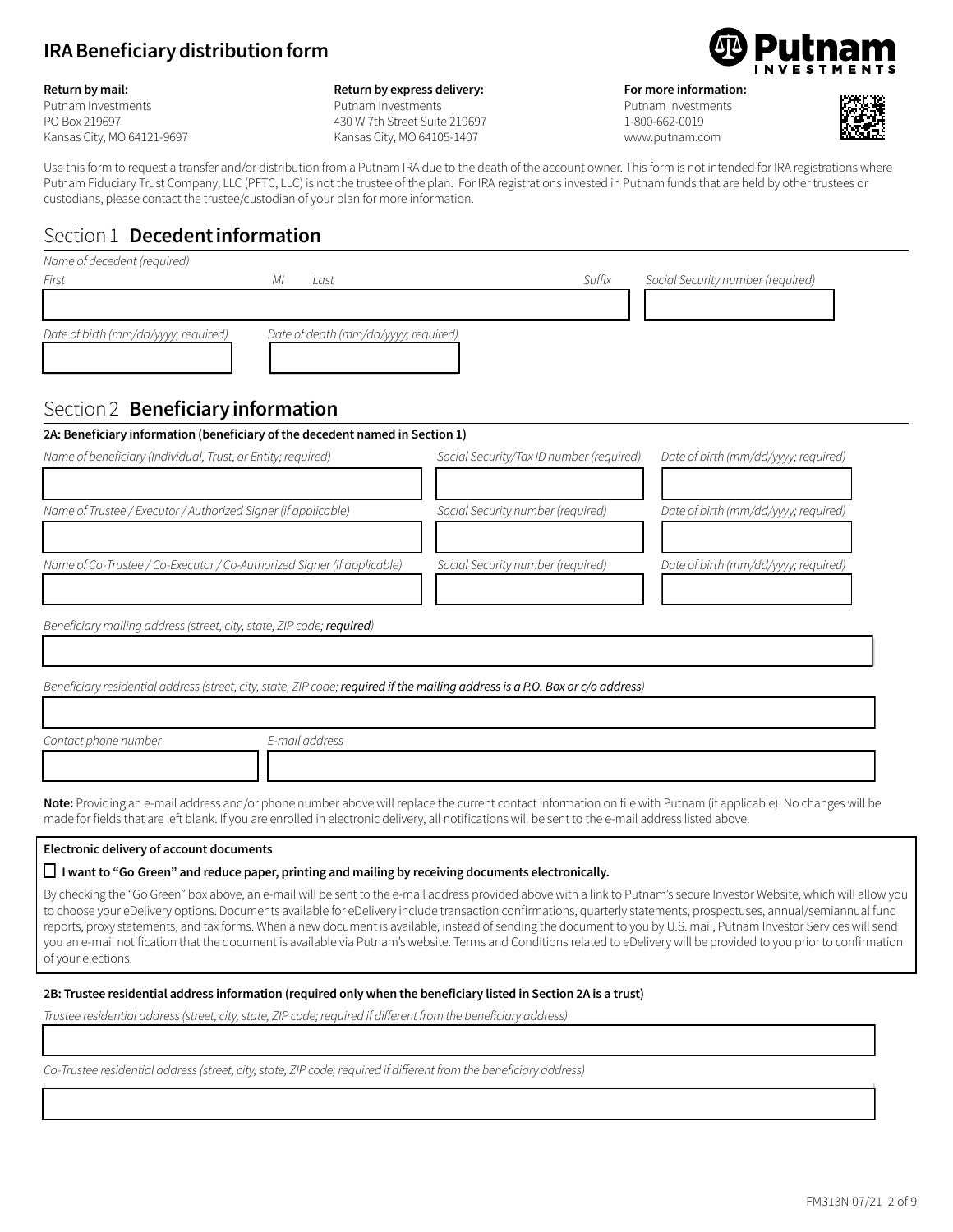# Section 3 **Beneficiary instructions**

Assets will be transferred in kind to a Beneficiary IRA unless otherwise indicated on a separate letter of instruction. If different funds or allocations are indicated, an exchange will take place following the transfer, which may not be processed on the date of receipt of instructions in good order. Your RMD (if applicable) will be calculated using the Single Lifetime Table for assets held in a Beneficiary IRA.

#### **Step 1A: Transfer instructions**

Please indicate the type of beneficiary below:

- **When the assets will be transferred directly from the original owner to the beneficiary named in Section 2, indicate the applicable beneficiary type below:**
- **❒ First Generation Eligible Designated Sole Spouse Beneficiary:** Select this option if you are the surviving spouse of the decedent and you are electing to transfer the assets to a new Putnam Beneficiary IRA.
- **❒ First Generation Eligible Designated Beneficiary Special Circumstance:** Select this option if you are eligible for Life Expectancy payments (an eligible designated beneficiary not more than 10 years younger than original account owner, a chronically Ill beneficiary, or a disabled beneficiary)
- **❒ First Generation Eligible Designated Minor Beneficiary of Deceased Owner:** Select this option if the inherited IRA is for a minor who is a direct descendent (son or daughter) of the deceased shareholder.
- **❒ First Generation Designated Beneficiary:** Select this option if you are an individual who is more than 10 years younger than the decedent and does not meet the requirements for a special circumstance.
- **❒ First Generation Non-Designated Beneficiary:** Select this option if the IRA will be transferred to an entity beneficiary (e.g., estate, charity, non-qualifying trust, or other entity) or in a multiple beneficiary scenario in which one of the beneficiaries is an entity and the decedent's assets were not distributed prior to 12/31 of the year following death.

#### **❒ First Generation Beneficiary Qualifying Trust:** Select this option if the beneficiary is a trust that is considered to be a qualifying trust as defined by applicable Treasury regulations. A trust can only be considered qualifying when the trust meets all of the following criteria:

- Is irrevocable, or becomes irrevocable upon the death of the owner
- Has an identifiable beneficiary or beneficiaries
- Is valid under state law, or would be valid except there is no corpus
- Putnam must receive an excerpt of the certified trust agreement that includes the first page, all signed pages, and the designation of trustees before October 31 in the year following the death of the shareholder

## **When the assets will be transferred from a Beneficiary IRA (not the original owner) to the beneficiary named in Section 2, indicate the beneficiary type below:**

**❒ Second Generation Beneficiary:** Select this option if you are a second generation or greater beneficiary. Your distribution options and responsibilities will vary based on the relationship between the first-generation beneficiary and the original owner.

## **Step 1B: Parent/Guardian information for a minor beneficiary**

Complete this section if the beneficiary named in Section 2 is a minor. A parent/guardian must be listed in order for a minor beneficiary to have a Beneficiary retirement account established in their name. **It is not possible for the parent/guardian to designate beneficiaries** on the minor's behalf.

Name of parent/guardian *(required only if you are opening a Beneficiary retirement account for a minor)*

| First | ΜI | __<br>Last | Suffix | Social Security number (required) |
|-------|----|------------|--------|-----------------------------------|
|       |    |            |        |                                   |
| .     |    |            |        |                                   |

#### **Relationship to minor:**

- **❒** Parent (the minor's birth certificate is required to verify the relationship)
- **❒** Court appointed guardian (attach the letter of appointment bearing the original certification from the issuing court clerk within 120 days).

## **Step 2: Immediate distribution instructions**

Choose one of the withdrawl options below for the assets being transferred as indicated in Step 1.

- 
- **❒** Take no distributions at this time (default option).
- **❒** Distribute 100% of the assets being transferred as indicated in Step 1, made payable according to the distribution payment instructions in Section 5.

**❒** Distribute my current year portion of the RMD, if applicable (e.g. the decedent had attained the age of distribution, the account is not a Roth IRA, the RMD has not already been satisfied for the current year, the RMD has not been waived for the current year by federal law, etc.), for the assets received from the decedent's IRA account (as named in Section 1). Distributions requested in the year of death will be based on the decedent's remaining required minimum amount. Distributions requested when death occurred in a previous year will be based on the beneficiary's required minimum amount for the current year. Distributions will be made proportionately.

**Important:** Consult a tax advisor if death occurred in a prior year to ensure that all required distributions have been satisfied or tax penalties may apply.

**❒** Process a partial distribution for the assets being transferred as indicated in Step 1 using the dollar amounts listed below:

*Fund number Dollar amount Fund number Dollar amount*

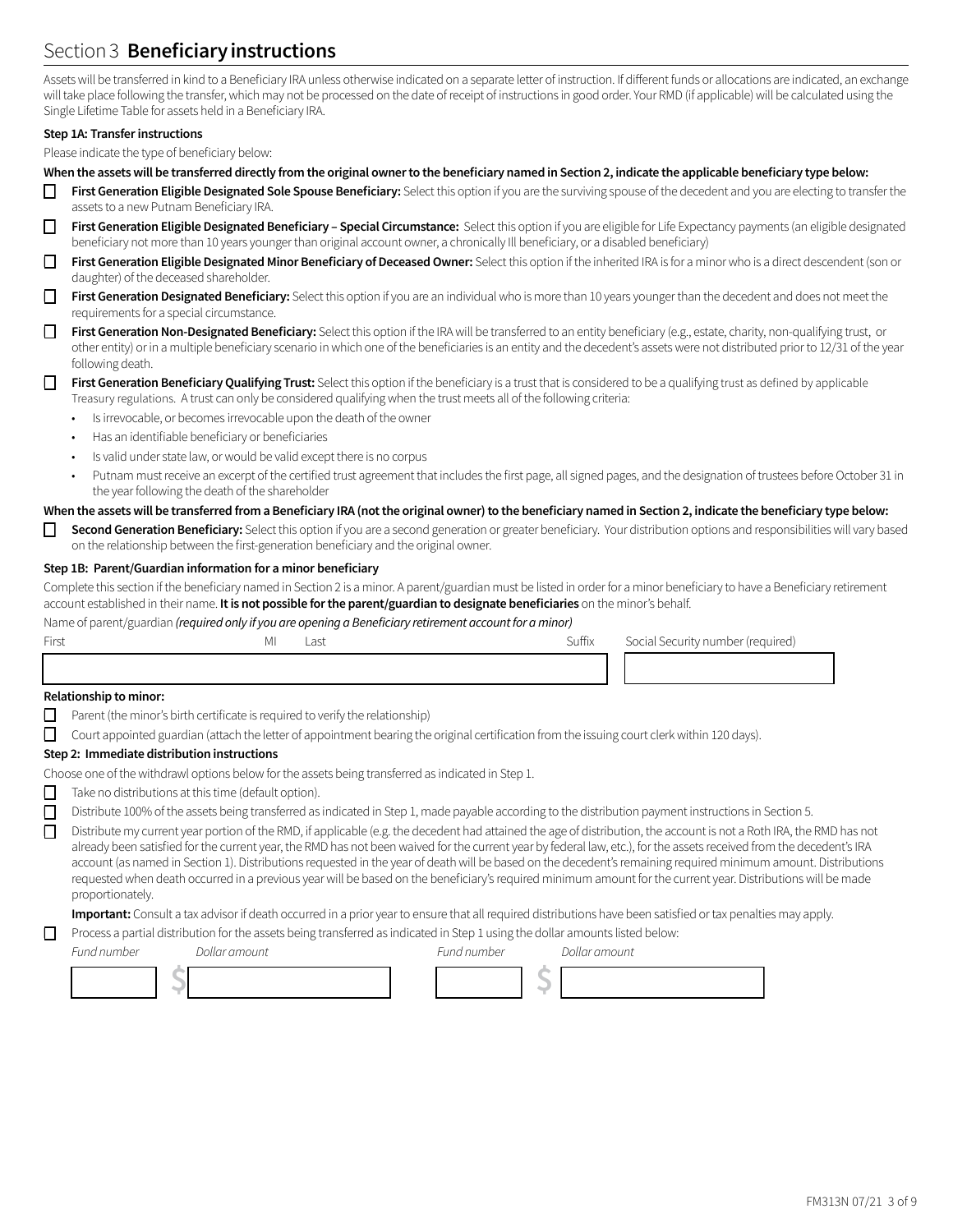# Section 3 **Beneficiary instructions (continued)**

## **Step 3: Systematic distribution instructions**

Choose **one** of the systematic distribution options below.

**❒** Do not establish a systematic distribution program at this time (default option). Failure to satisfy an RMD may result in tax penalties.

**❒** Establish a systematic distribution program for life expectancy payments based on one of the qualification reasons listed below. If this systematic option is selected in connection with a request to distribute the current year RMD in Step 2, the systematic program will have the start date deferred until the following year. Distributions will be made proportionately.

- The decedent passed away prior to 01/01/2020 (prior to 01/01/2022 for participants of 403(b) plans sponsored by a public school system or a governmental entity as described in IRC 414(d)(A))
- The decedent passed away after 12/31/2019 and the beneficiary is eligible to utilize the Single Lifetime table to calculate life expectancy payments due to one or more of the qualifications below.
	- The beneficiary was the surviving spouse of the decedent and the money is held in a beneficiary retirement account
	- The beneficiary was less than 10 years younger than the decedent at the time of the decedent's passing
	- The beneficiary has been diagnosed with a disability as described in IRC 72(m)(7)
	- The beneficiary has been diagnosed with a chronic illness as described in IRC 7702B(c)(2)
	- The beneficiary is an eligible minor child as described in IRC 409(a)(9)(F)
- The decedent passed away after 12/31/2019 and had attained the required beginning date for the RMD. Please consult a tax advisor prior to electing this option as you may still be required to close the account within a 5-year (entity beneficiary) or 10-year (non-spouse individual) timeframe in accordance with the SECURE Act.

Indicate how often you would like to take distributions. **Putnam will default to once per year if no option is selected**:

| Frequency: $\Box$ Distribute every month or $\Box$ Distribute only in the month(s) selected below: |                                                                                                                                        |
|----------------------------------------------------------------------------------------------------|----------------------------------------------------------------------------------------------------------------------------------------|
|                                                                                                    | $\Box$ Jan $\Box$ Feb $\Box$ Mar $\Box$ Apr $\Box$ May $\Box$ June $\Box$ July $\Box$ Aug $\Box$ Sept $\Box$ Oct $\Box$ Nov $\Box$ Dec |
| Indicate the month, day, and year you wish to begin scheduled payments. Putnam                     | Date 1st through 28th (mm/dd/yyyy)                                                                                                     |

will default to the 15th of the next applicable month if no date is selected:

| Date 1st through 28th (mm/dd/yyyy) |  |
|------------------------------------|--|
|                                    |  |

**Note:** Drafts requested for January 1st will be delayed to allow for the completion of the year end life expectancy payment calculation and will be processed using a trade date of the first business day of the year. Drafts are not available for the 29th-31st; if an invalid draft date is selected Putnam will default to the 15th. When (1) there are additional non-spouse beneficiaries who failed to segregate their assets prior to December 31st of the year following death or (2) the beneficiary is a trust that is considered to be qualified as defined by applicable Treasury regulations, the eldest named beneficiary's date of birth is required to ensure that life expectancy payments are properly calculated. If applicable please provide the eldest beneficiary's date of birth

## Section 4 **Income tax withholding (if applicable)**

## **Federal Income Taxes**

Federal income taxes will be withheld at a rate of 10% (except for Roth IRA/Beneficiary Roth IRA plans) unless you elect not to have taxes withheld or provide a different rate below. Please see below for the situations in which Putnam withholds state taxes.

If you have elected systematic distributions, the election you make below will apply to all your distributions.

## **IRA federal withholding (except for Roth IRA/Beneficiary Roth IRA plans)**

- $\Box$  Do not withhold federal income tax from my total distribution.
- **O** Withhold federal income tax at a rate of  $\Box$  Withhold my taxes from the distribution proce
	- Withhold my taxes from the distribution proceeds, gross (this will be the default withholding option if no choice is made).

Withhold my taxes from the remaining account balance, **net** (only allowed for one time distributions).

## **Roth federal withholding (Putnam will default to no federal withholding for Roth IRA/Beneficiary Roth IRA distributions unless specified below)**

- Withhold federal income tax at a rate of
	- $\Box$  Withhold my taxes from the distribution proceeds, **gross** (this will be the default withholding option if no choice is made).

Withhold my taxes from the remaining account balance, **net** (only allowed for one time distributions).

#### **State income taxes**

Putnam will withhold state income taxes if your address of record is in one of the following states: AR, CA, CT\*, DE, IA, KS, MA, ME, MI\*, NC, OK, OR, VT or the District of Columbia (DC)\*\* and federal income tax is being withheld. State tax withholding requirements vary by state.

\*Residents of CT or MI will have state income taxes withheld regardless of federal income tax withholding. To opt out of CT or MI state income taxes, the appropriate state specific form must be submitted with this distribution request or already on file with Putnam.

\*\*Residents of DC will have local income taxes withheld on 100% distributions regardless of federal income tax withholding.

Note: Whether or not you elect to have federal and, if applicable, state tax withholding applied, you are responsible for the full payment of federal income tax, any state or local taxes, and any penalties that may apply to your distribution. You may be responsible for estimated tax payments and could incur penalties if your estimated tax payments are not sufficient.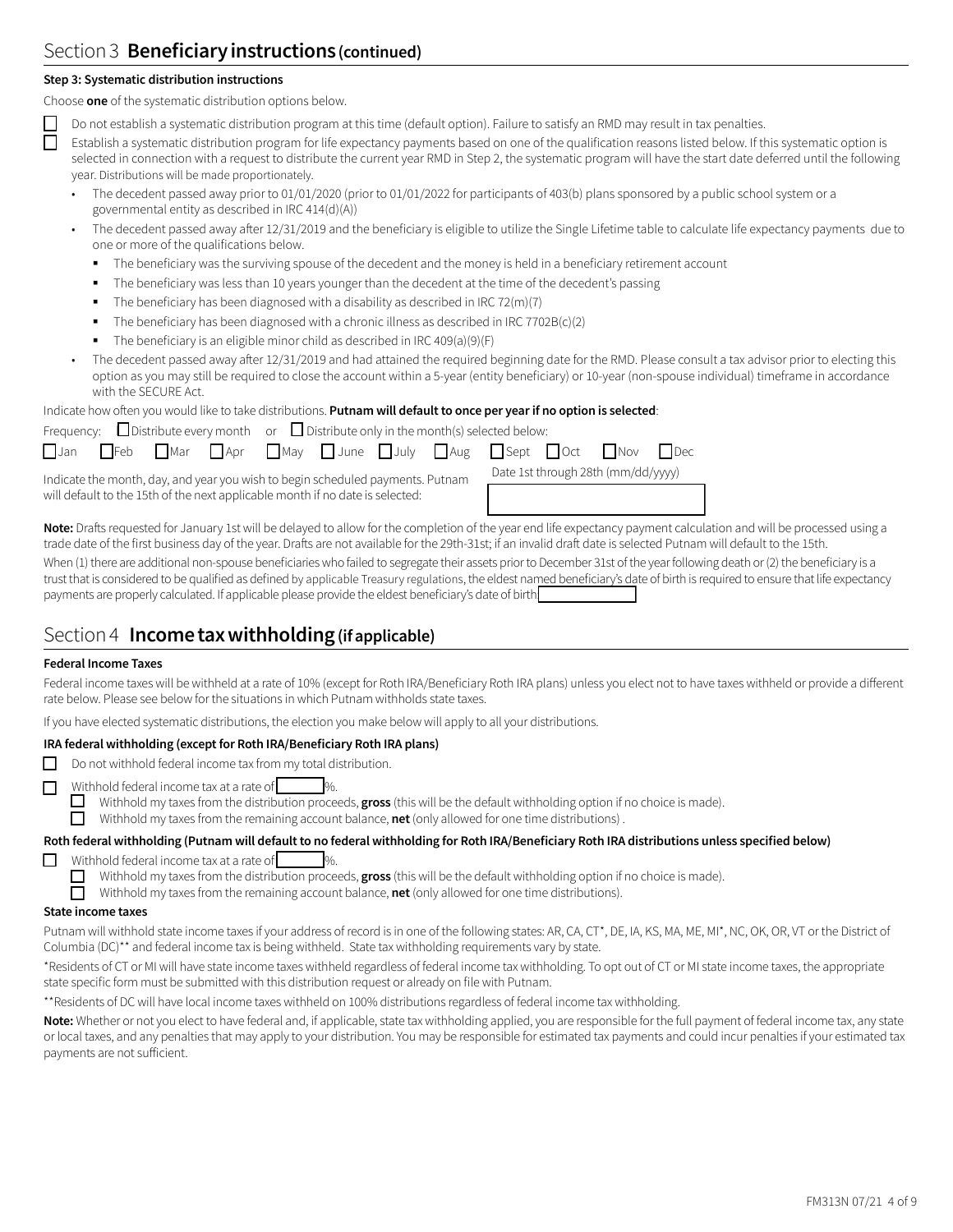# Section 5 **Distribution payment instructions (if applicable)**

Select your payment instructions below; if no selection/instructions are provided, any requested distributions will be made payable to the beneficiary as registered at the mailing address listed in Section 2 via the U.S. Postal Service (standard delivery). **Do not use this section to request a transfer of assets to a Beneficiary IRA**  with a new custodian. Transfers to a Beneficiary IRA with another company must be initiated with the receiving company's paperwork and must include a letter of acceptance.

## **Reinvest**

Proceeds must be reinvested into the same share class. Unless otherwise indicated on a separate letter of instruction or a new account application, proceeds will also be reinvested into the same fund(s) for non-retirement accounts. Investment options must be provided for proceeds reinvested into 529 for America accounts.

 $\Box$  Into a new/existing Putnam non-retirement account or 529 for America account. Please attach the applicable completed account application when establishing a new account.

12222222224 133333333333333333333333333334

Account number (if applicable) Name(s) of the new/registered owner(s), custodian/minor, trust, organization or business entity (required)

**Note:** Assets cannot be systematically distributed into a 529 for America account.

## **Electronically deposit**

 $\Box$  Into the bank account indicated on the attached document. A preprinted or web-generated voided check/deposit slip or a signed letter from the bank on bank letterhead must be attached. Each of these documents must include: bank name, name(s) as registered on the bank account, routing number and account number. Brokerage checks and investment company checks cannot be used for bank instructions as these checks do not contain the correct wiring information. Contact your investment company to obtain proper wire instructions on signed letterhead. Starter checks will not be accepted. Please do not staple.

## **Indicate the type of bank account you would like to use:**  $\Box$  Checking account  $\Box$  Savings account

**Note:** One-time distributions will be sent via Federal bank wire; systematic redemptions will be sent via Automated Clearing House (ACH). Putnam does not assess a fee for electronic transactions; however, some banks/credit unions may assess a fee upon receipt. Please check with your financial institution for information regarding eligibility, fees, and applicable routing number(s) for Federal bank wire and/or ACH transactions.



| ABA routing number of financial institution | Bank account number |
|---------------------------------------------|---------------------|
|                                             |                     |
| Name(s) of all bank account owner(s)        |                     |
|                                             |                     |

13333333333333333333333333333333333334

#### **Send check**

**Step 1:** Select a delivery method

- **O** Mail check(s) via **U.S. Postal Service** (standard delivery)
- $\Box$  Mail check(s) via **overnight/express delivery** (not available for systematic distributions)

Indicate the \$20 overnight/express fee source, otherwise Putnam will default to taking the fee from the lowest fund-account involved in the transaction. The fee will be taken from the balance of the account.

**Step 2:** Provide payee/address instructions

| $\Box$ To the beneficiary as registered at the mailing address listed in Section 2A. |  |  |
|--------------------------------------------------------------------------------------|--|--|
|                                                                                      |  |  |
|                                                                                      |  |  |

 $\Box$  To the alternate payee/alternate address listed below:

*Alternate payee*

13333333333333333333333333333333333334 *Alternate mailing address(street, city,state, ZIP code)* 

**Fund number Account number**

12224 **—** 12222222224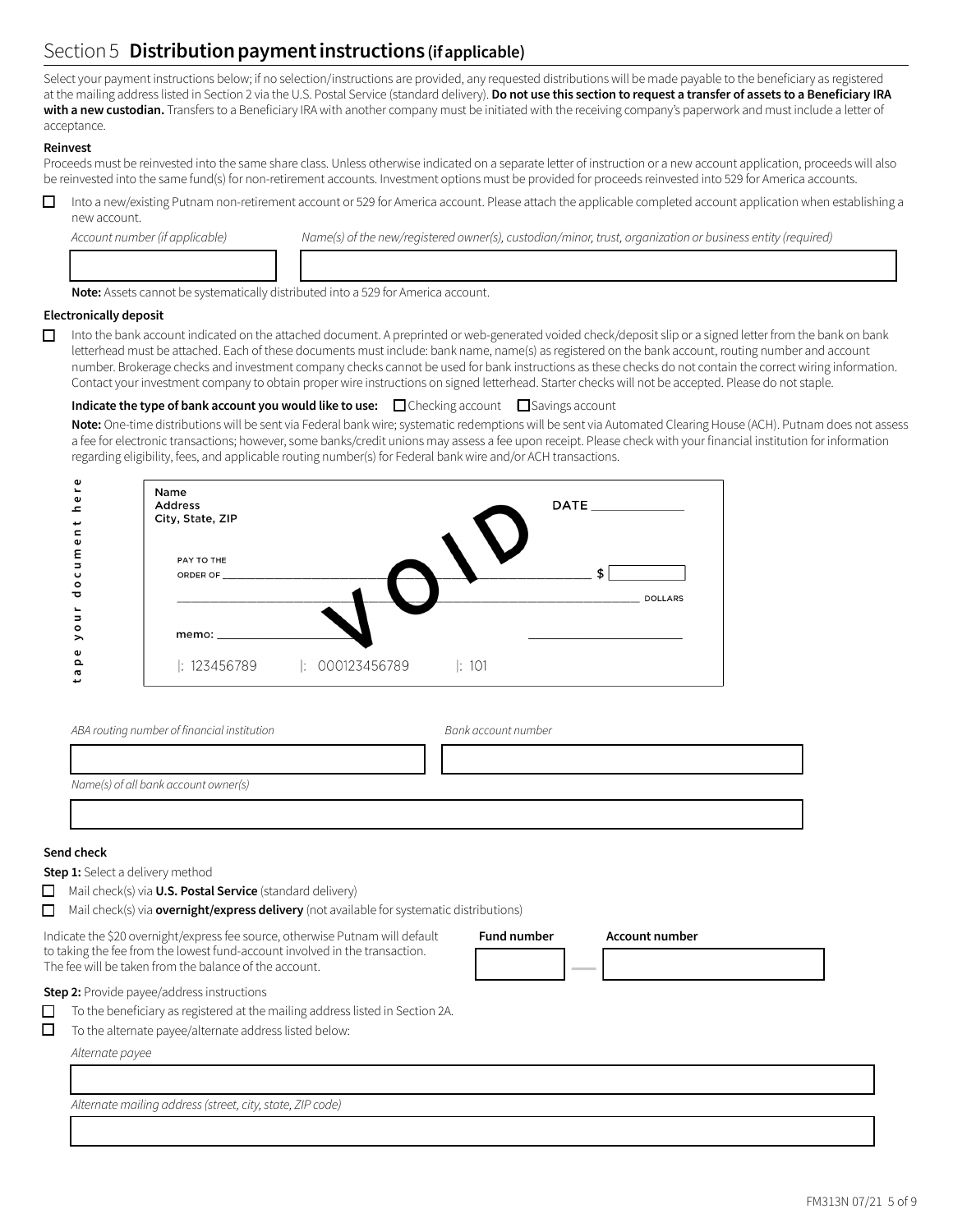# Section 6 **Name your second generation beneficiaries (if applicable)**

If you have requested a 100% distribution in Section 3, skip to Section 8. If this section is left blank or not returned, no second generation beneficiary will be designated for your account.

**Complete Sections 6A and 6B** to designate primary and contingent second generation beneficiary respectively for assets payable from the Plan in the event of your death. For each second generation beneficiary, **PFTC, LLC requires the full name, tax identification number, and date of birth or date of trust** (if applicable). If you name multiple primary or contingent second generation beneficiaries, please specify the percentage each is to receive. If no percentage is specified, your account will be divided among your surviving primary second generation beneficiaries in substantially equal amounts. If no primary second generation beneficiaries survive you, your account will be divided among your surviving contingent second generation beneficiaries. If you do not designate any second generation beneficiaries, or if none of your second generation beneficiaries survive you, your account will be distributed to your estate.

**Important:** PFTC, LLC does not accept customized second generation beneficiary designations (for example, designations which involve multiple contingencies within a primary or contingent second generation beneficiary category) or "per stirpes" designations. All second generation beneficiaries must be designated as either primary or contingent and must include all identifying information referenced above. PFTC, LLC generally cannot accept second generation beneficiary designations from attorneys-in-fact, conservators, or guardians. Entities such as trusts or estates cannot designate second generation beneficiaries.

#### **6A: Primary second generation beneficiaries:**

## Percentages for primary second generation beneficiaries **must equal 100%**.

| Name of individual (First, MI, Last)/Full name of entity/trust (required)<br>Social Security/Tax ID number (required)<br>Date of birth (mm/dd/yyyy; required for an individual)<br>Residential address (street, city, state, ZIP code) | Relationship<br>$\Box$ Spouse | Other        | Percentage<br>Date of trust (mm/dd/yyyy; required for a trust) |
|----------------------------------------------------------------------------------------------------------------------------------------------------------------------------------------------------------------------------------------|-------------------------------|--------------|----------------------------------------------------------------|
| Name of individual (First, MI, Last)/Full name of entity/trust (required)<br>Date of birth (mm/dd/yyyy; required for an individual)<br>Social Security/Tax ID number (required)<br>Residential address (street, city, state, ZIP code) | Relationship<br>$\Box$ Spouse | l I<br>Other | Percentage<br>Date of trust (mm/dd/yyyy; required for a trust) |
| Name of individual (First, MI, Last)/Full name of entity/trust (required)<br>Social Security/Tax ID number (required)<br>Date of birth (mm/dd/yyyy; required for an individual)<br>Residential address (street, city, state, ZIP code) | Relationship<br>$\Box$ Spouse | Other<br>l I | Percentage<br>Date of trust (mm/dd/yyyy; required for a trust) |
| Name of individual (First, MI, Last)/Full name of entity/trust (required)<br>Date of birth (mm/dd/yyyy; required for an individual)<br>Social Security/Tax ID number (required)<br>Residential address (street, city, state, ZIP code) | Relationship<br>$\Box$ Spouse | Other<br>l I | Percentage<br>Date of trust (mm/dd/yyyy; required for a trust) |

# **T**otal primary allocations must equal 100% 122 1 0  $\left| 100 \right| 00$   $\left| 9\right>$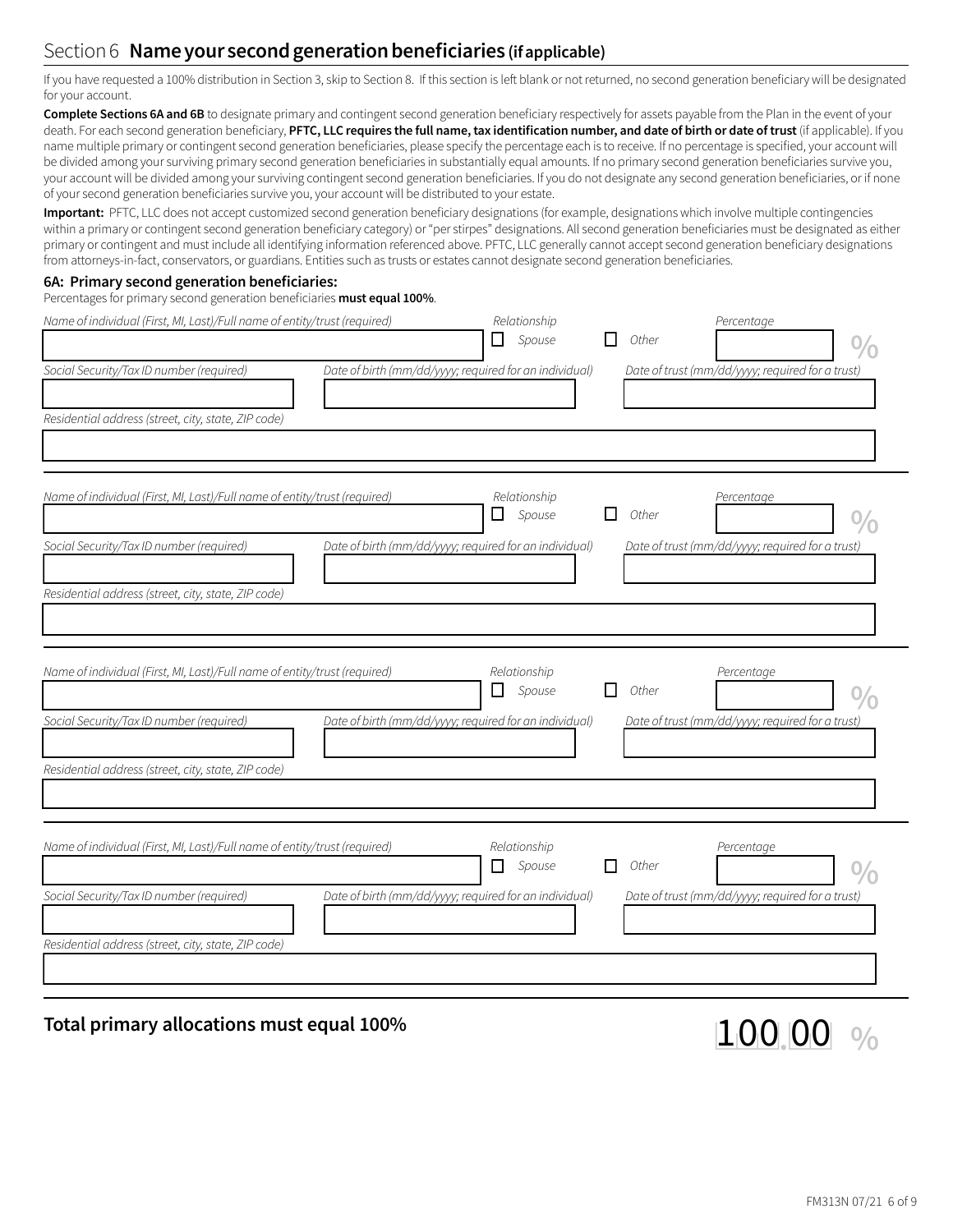# Section 6 **Name your second generation beneficiaries (continued)**

| 6B: Contingent second generation beneficiaries:<br>Percentages for contingent second generation beneficiaries must equal 100%. |                                                        |                               |     |       |                                                  |  |
|--------------------------------------------------------------------------------------------------------------------------------|--------------------------------------------------------|-------------------------------|-----|-------|--------------------------------------------------|--|
| Name of individual (First, MI, Last)/Full name of entity/trust (required)                                                      |                                                        | Relationship<br>$\Box$ Spouse |     | Other | Percentage                                       |  |
| Social Security/Tax ID number (required)                                                                                       | Date of birth (mm/dd/yyyy; required for an individual) |                               |     |       | Date of trust (mm/dd/yyyy; required for a trust) |  |
| Residential address (street, city, state, ZIP code)                                                                            |                                                        |                               |     |       |                                                  |  |
| Name of individual (First, MI, Last)/Full name of entity/trust (required)                                                      |                                                        | Relationship<br>$\Box$ Spouse |     | Other | Percentage                                       |  |
| Social Security/Tax ID number (required)                                                                                       | Date of birth (mm/dd/yyyy; required for an individual) |                               |     |       | Date of trust (mm/dd/yyyy; required for a trust) |  |
| Residential address (street, city, state, ZIP code)                                                                            |                                                        |                               |     |       |                                                  |  |
| Name of individual (First, MI, Last)/Full name of entity/trust (required)                                                      |                                                        | Relationship<br>Spouse<br>П.  |     | Other | Percentage                                       |  |
| Social Security/Tax ID number (required)<br>Residential address (street, city, state, ZIP code)                                | Date of birth (mm/dd/yyyy; required for an individual) |                               |     |       | Date of trust (mm/dd/yyyy; required for a trust) |  |
|                                                                                                                                |                                                        |                               |     |       |                                                  |  |
| Name of individual (First, MI, Last)/Full name of entity/trust (required)                                                      |                                                        | Relationship<br>$\Box$ Spouse | 1 I | Other | Percentage                                       |  |
| Social Security/Tax ID number (required)                                                                                       | Date of birth (mm/dd/yyyy; required for an individual) |                               |     |       | Date of trust (mm/dd/yyyy; required for a trust) |  |
| Residential address (street, city, state, ZIP code)                                                                            |                                                        |                               |     |       |                                                  |  |

# Total contingent allocations must equal 100%<br>  $\begin{array}{r} \hline \text{Total contingent allocations must equal 100\%}\end{array}$

## **6C: Additional plan designations:**

Please select any additional applicable plan types for which you are designating beneficiaries/second generation beneficiaries. If you do not make any selections below the designations will only apply to the registration(s) to which the money is transferred as a result of this paperwork.

**Option 1:** Designate beneficiaries/second generation beneficiaries on all retirement plan types

1333333333333333333334

**❒** Update the designated beneficiary/second generation beneficiary information on all Putnam retirement plans associated with the Social Security / Tax ID number in Section 2

Option 2: Designate beneficiaries/second generation beneficiaries on only the specific retirement plan types indicated below

1333333333333333333334 1333333334

| $\Box$ | <b>Traditional IRA/Rollover IRA</b> |
|--------|-------------------------------------|
| $\Box$ | <b>Roth IRA/Roth Conversion</b>     |
|        | $\Box$ 403(b)                       |

| ΙI | SIMPLE IRA     |
|----|----------------|
| П  | <b>SEP IRA</b> |
|    | SARSEP IRA     |

| $\Box$ Beneficiary IRA      |
|-----------------------------|
| <b>Beneficiary Roth IRA</b> |
| $\Box$ Reneficiary 403(b)   |

| $\mathbf{r}$ | <b>DELIELICIALY IRA</b>     |
|--------------|-----------------------------|
| l I          | <b>Beneficiary Roth IRA</b> |
|              | Beneficiary 403(b)          |

## **6D: Signature of beneficiary's spouse (if applicable):**

If you are married to the beneficiary receiving the assets and he or she has named a beneficiary/second generation beneficiary other than you, please consult your tax advisor or financial intermediary about the state law and tax law implications of this designation, including the need for your consent. By signing below you indicate that you are the spouse of the individual named in Section 2A and that you consent to the designated beneficiaries/second generation beneficiaries. PFTC, LLC is not responsible for determining whether an account owner is married and is a resident of a jurisdiction in which community property rules apply.

## *Signature ofspouse Current date (mm/dd/yyyy)*

*Print name ofsignature above*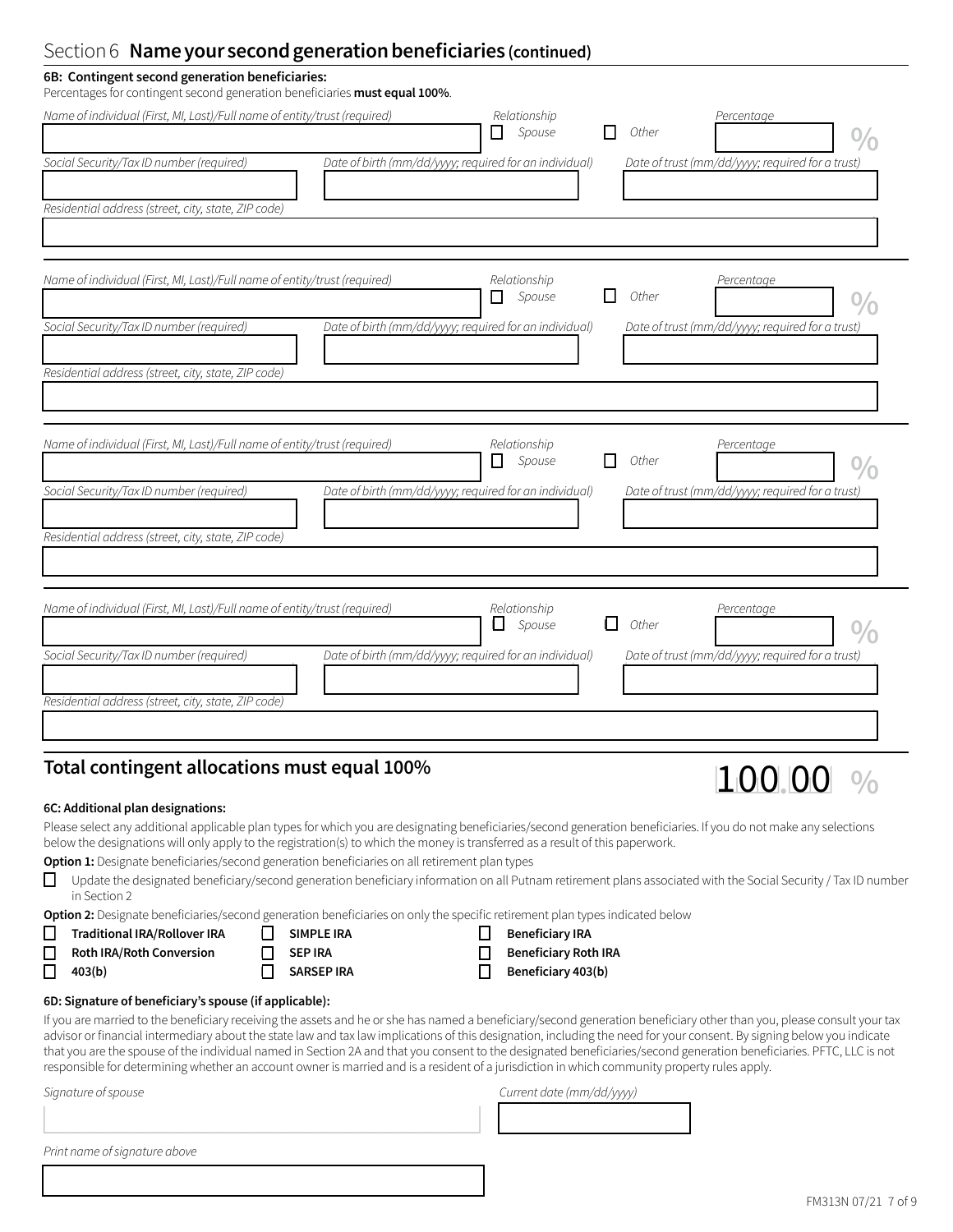# Section 7 **Financial intermediary information(if applicable)**

You may designate a financial intermediary at any time by returning a signed Financial intermediary change request to Putnam Investor Services. Putnam Retail Management Limited Partnership ("PRM") will be designated as the default broker-dealer of record on your account(s) and will retain all applicable sales charges if any of the following apply:

- You elect not to designate a financial intermediary.
- The broker-dealer firm or financial institution you designate does not have a selling agreement with PRM.

Please note that PRM is not a full service broker-dealer and does not provide investment advice. As default broker-dealer, PRM cannot assist you with financial planning or provide recommendations, services that are provided by a financial intermediary. If you wish to receive such services, you must designate a financial intermediary.

**Note:** Please refer to https://www.finra.org for assistance in locating the Central Registration Depository number for the financial intermediary.

| Dealer number                 | Branch office number                                                        | Financial intermediary number | Central Registration Depository (CRD) number  |
|-------------------------------|-----------------------------------------------------------------------------|-------------------------------|-----------------------------------------------|
|                               |                                                                             |                               |                                               |
|                               | Financial intermediary name(s) exactly as it appears on firm's registration |                               |                                               |
|                               |                                                                             |                               |                                               |
| Financial intermediary's firm |                                                                             |                               | Financial intermediary's contact phone number |
|                               |                                                                             |                               |                                               |
| Branch office street address  |                                                                             |                               |                                               |
|                               |                                                                             |                               |                                               |
| City                          |                                                                             | State                         | ZIP code                                      |
|                               |                                                                             |                               |                                               |

**Note:** If you do not designate a financial intermediary or if the broker-dealer firm you designate does not have a selling agreement with the distributor, Putnam Retail Management Limited Partnership (PRM) will be designated as the default broker-dealer firm of record on your account and will retain all applicable sales charges. You may designate another broker-dealer firm at any time by returning a signed Financial intermediary change request form to Putnam Investor Services.

## Section 8 **Agreement and authorization**

#### **8A: Agreement**

#### $\Box$  I do not authorize telephone redemptions. Accept only written instructions signed by me.

Unless I have checked the box above, Putnam Investor Services, Inc. is authorized to act upon redemption instructions received by telephone from me or any other person claiming to act as my representative who can provide Putnam with my account registration and address as it appears on Putnam's records. Redemption proceeds of up to \$100,000 will be sent to me at an address on record with Putnam for at least 15 days. Putnam will not be liable for unauthorized transactions if it employs reasonable procedures to confirm that instructions received by telephone are genuine. I agree to indemnify and hold harmless Putnam Investor Services, Inc. and any Putnam funds that may be involved in transactions authorized by telephone against any claim or loss in connection with any telephone transaction effected on my account.

#### **❒ I do not authorize the mailing of only one shareholder report, one prospectus, or one set of proxy materials if there are multiple accounts in a Putnam fund at my address. Send a separate copy for every account.**

Unless I have checked the box above, Putnam Investor Services, Inc. is authorized to send only one shareholder report, one prospectus, or one set of proxy materials for **all** accounts in any Putnam fund at my address.

**Important notice regarding Putnam's privacy policy: By signing this application, I acknowledge that Putnam's privacy policy is available for viewing and printing via Putnam's website at https://www.putnam.com/policies/**

#### **Important notice regarding Putnam's IRA Plans and disclosure statements: By signing this application, I acknowledge that Putnam's IRA Plans and Disclosure statements document is available for viewing and printing via Putnam's website at https://www.putnam.com/literature/pdf/IR616.pdf .**

If applicable, the Parent/Guardian named in Section 3 represents that he or she is the parent or legal guardian of the property of the Owner/Minor indicated above. Notwithstanding any provision of the Adoption Agreement or Plan, PFTC, LLC may rely on instructions of the Parent/Guardian with respect to the administration, invest ment and distribution of the Account until the Owner/Minor reaches the age of majority in his or her State of residence. The Parent/Guardian agrees that he or she shall cease to have any authority or control with respect to the Account upon attainment of the age of majority by the Owner/Minor. Thereafter, the Owner/Minor shall be treated as the Owner for all purposes under the Adoption Agreement and Plan. Notwithstanding the foregoing, the Parent/Guardian agrees that Putnam Fiduciary Trust Company, LLC ("PFTC, LLC") shall have no responsibility or obligation to determine whether the Owner/Minor has attained the age of majority. Prior to executing any direction or request made by the Parent/Guardian or the Owner/Minor, PFTC, LLC may require the Parent/Guardian or the Owner/Minor to demonstrate in a manner satisfactory to PFTC, LLC whether the Owner/Minor has attained the age of majority. The Parent/Guardian hereby agrees to indemnify and hold harmless Putnam Fiduciary Trust Company, LLC, Putnam Investor Services, and their respective affiliates, agents, directors, officers, and employees (collectively, "Putnam"), from and against any loss, damage, liability, claim, cost or expense, including, but not limited to, legal fees, which Putnam incurs as a result of, or in connection with, any actual or attempted disaffirmance, voiding, reversal, unenforceability, cancellation or limitation of any purchase, exchange, transfer or redemption of assets held in the Account by reason of, or in connection with, the Owner/Minor's status as a minor or the Parent/Guardian's status as a person other than the Owner/Minor's parent or legal guardian. This agreement is binding on the Parent/Guardian and his or her executors, beneficiaries, heirs, administrators, legal representatives and assigns, and will inure to the benefit of Putnam and its successors and assigns. This agreement shall survive termination of the Adoption Agreement.

I hereby (I) adopt The Putnam Traditional IRA Plan or The Putnam Roth IRA Plan (the "Plans") as an individual retirement account under Section 408(a) or 408A of the Internal Revenue Code of 1986, as amended; (II) acknowledge receipt of the Plan and Disclosure Statement; (III) have received and have read a current prospectus of any fund; (IV) appoint PFTC, LLC as Trustee; (V) acknowledge that the terms in this agreement mean the same as in the Plan; and (VI) agree that an annual maintenance fee of \$25 will automatically be deducted from the account in accordance with Putnam's annual maintenance fee policy for accounts with a balance below \$50,000 on the day the fee is scheduled to be taken. I also acknowledge that Putnam's annual maintenance fee policy is subject to change.

Federal law requires the Putnam funds to obtain the name, residential or business address, Social Security or tax identification number, and date of birth for each registered owner, including trustees, opening a new account in order to verify their identities. For certain entities such as trusts, estates, or other non-corporate